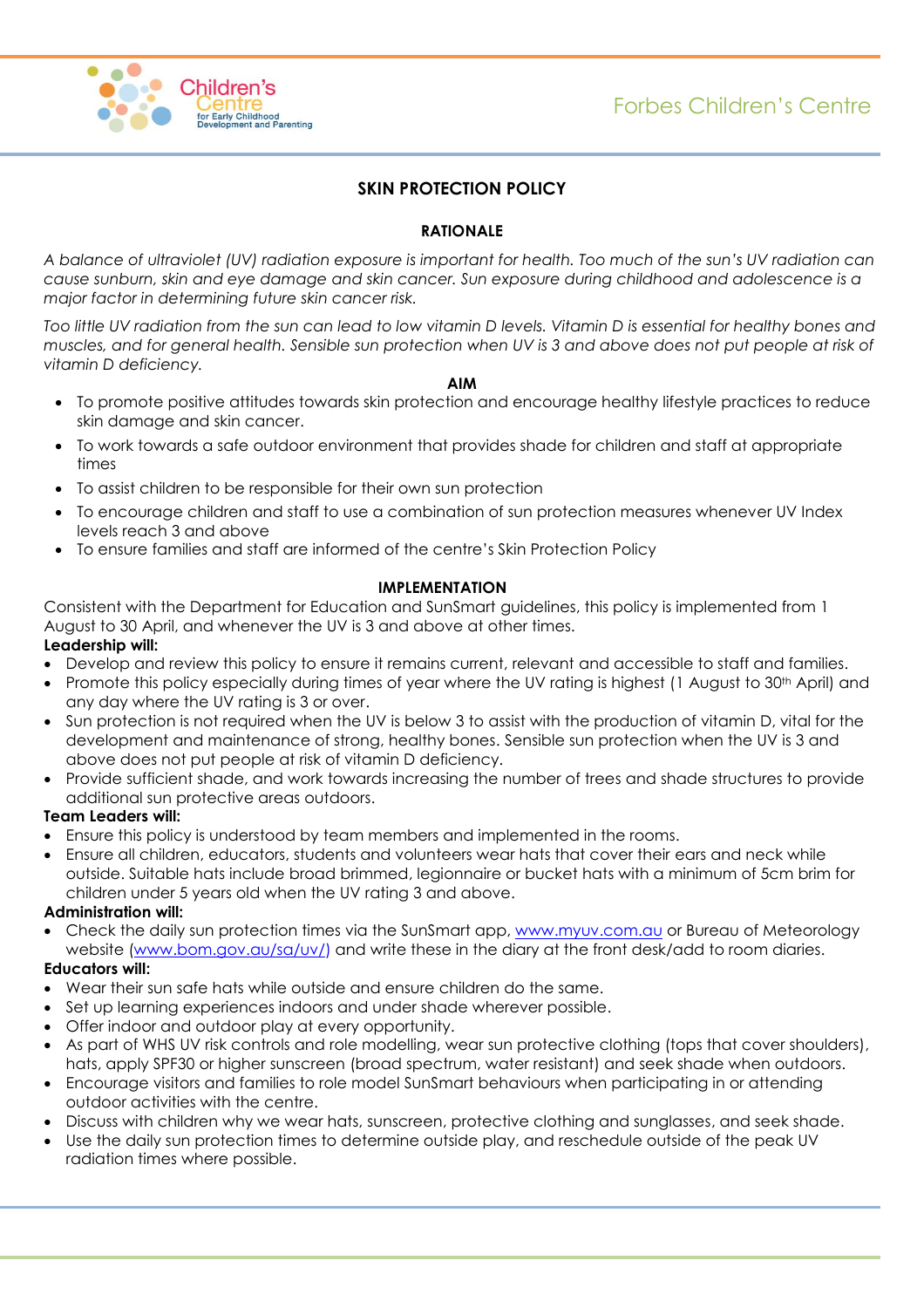Forbes Children's Centre



- Use a combination of sun protection measures when planning outdoor activities such as excursions and water based activities.
- Ask families to provide clothing that covers the upper body and shoulders for outside play (e.g. tops with collars and longer sleeves and longer-style shorts/skirts). Children not wearing sun protective clothing will be provided with spare clothes to wear when outdoors. Children wearing singlet tops and dresses are required to wear a t-shirt/shirt over the top before going outdoors.
- Ask families to ensure children wear supportive, sun protective shoes (i.e. not thongs or crocs).
- Supply a broad brimmed hat with the centre logo (with opportunities to purchase additional hats).
- Ensure babies under the age of 12 months are kept out of direct sun when the UV is 3 and above, and are always protected by shade, clothing and hats. Sunscreen should be applied to small areas of exposed skin not protected by clothing, for infants 6 months and older. Children over 12 months will have sunscreen applied liberally, and will also be protected by clothing, hats and kept in the shade as much as possible.
- Apply SPF 30 or above broad spectrum, water resistant sunscreen 20 minutes (as per directions on sunscreen label) before going outside. Reapply every 2 hours if outdoors for extended periods of time or more often when participating in water activities and after towel drying (as towel drying physically rubs sunscreen off, it needs to be reapplied). Educators will encourage older children to apply their own sunscreen with supervision. Forbes Children's Centre will use [Nanoparticle-free sunscreen](http://www.cancer.org.au/preventing-cancer/sun-protection/nanoparticles-and-sunscreen.html) where possible.
- Provide information in newsletters and displays about being SunSmart and encourage families by having sunscreen accessible for them to apply before morning and/or afternoon sessions.
- Include skin protection as part of the curriculum and utilise everyday opportunities as teachable moments in promoting sun safe practices.
- Obtain permission to apply sunscreen at the enrolment process.
- Ask families to provide their own SPF 30 or higher broad spectrum, water resistant sunscreen if the child has sensitive skin or skin allergies and ensure the correct paperwork is returned prior to use. Usual procedure is to be followed in regards to displaying pictures of the children in the room and storing personal sunscreen (see **Dealing with Medical Conditions Policy**).

### **Families will:**

- Ensure their child is wearing suitable clothing to care including shirts that cover their shoulders and longer sleeves and longer-style shorts/skirts.
- Apply sunscreen to their child before or upon arriving at the Centre. If they do not apply sunscreen at arrival, they must inform educators.
- Provide sunscreen for their child if they require a different type to the one offered by the Centre. This sunscreen must be accompanied by a Medication Authority Form.



### **Example of good sleeve length: Example of sleeves that do not cover shoulder:**



### **Further sources of information:**

- Bureau of Meteorology daily sun protection times [\(http://www.bom.gov.au/sa/uv/\)](http://www.bom.gov.au/sa/uv/)
- Cancer Council SA, SunSmart Early Childhood Program [\(www.cancersa.org.au/sunsmart\)](http://www.cancersa.org.au/sunsmart)
- Children's Health and Education Support Services ([www.chess.sa.edu.au\)](http://www.chess.sa.edu.au/)
- [List of nanoparticle-free sunscreens](http://www.earthfirst.net.au/is-your-sunscreen-safe.html) [\(http://www.earthfirst.net.au/is-your-sunscreen-safe.html\)](http://www.earthfirst.net.au/is-your-sunscreen-safe.html)

# **EVALUATION:**

This policy is viewed to be working effectively when:

• The Centre, educators and children are implementing skin protection practices and daily sun protection times are displayed daily.